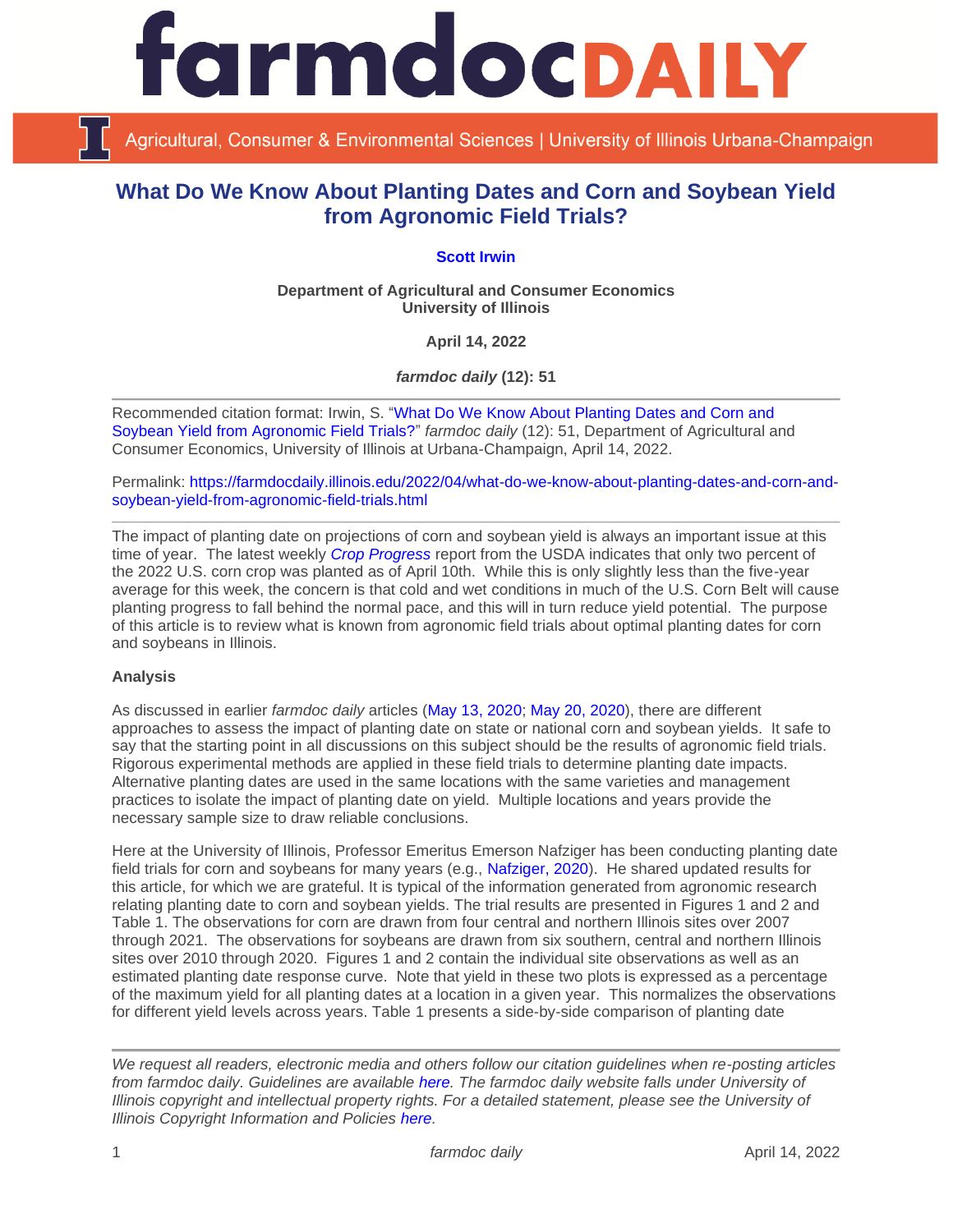impacts on corn and soybean yield in terms of a yield penalty. The cumulative yield loss by a given date is presented in both percentage and bushel terms.

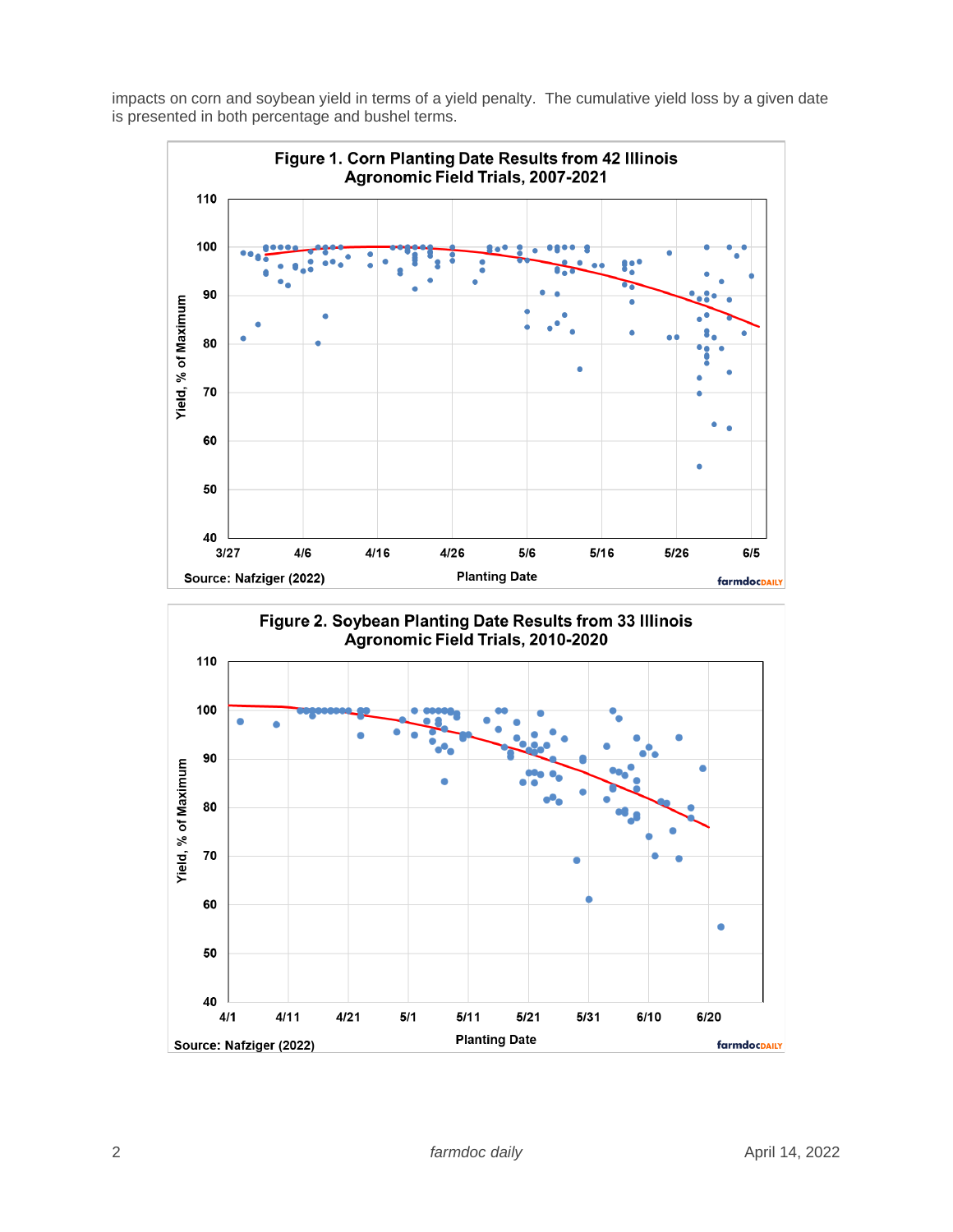|                 | <b>Cumulative Yield Loss by Date</b> |                 |               |                 |
|-----------------|--------------------------------------|-----------------|---------------|-----------------|
|                 | Corn                                 | <b>Soybeans</b> | Corn          | <b>Soybeans</b> |
| <b>Planting</b> | ---percent---                        |                 | ---bushels--- |                 |
| 4/1             | $\overline{2}$                       |                 | 3             |                 |
| 4/10            | 0                                    | $\Omega$        | 0             | 0               |
| 4/20            | 0                                    | $\mathbf{2}$    | 0             | 1               |
| 4/30            | 1                                    | 4               | 3             | 2               |
| 5/10            | 4                                    | 6               | 8             | 4               |
| 5/20            | 8                                    | 10              | 17            | 7               |
| 5/30            | 13                                   | 14              | 28            | 10              |
| 6/10            | 16                                   | 19              | 35            | 13              |
| 6/20            |                                      | 25              |               | 17              |

#### *Takeaways:*

#1. The optimal planting window is relatively wide.

Figures 1 and 2 show that the optimal planting date to maximize corn and soybean yield in Illinois is mid- to late-April. However, yield losses a couple of weeks on either side of the optimal window are relatively modest. This is another way of saying that the planting date response curves for corn and soybeans are basically flat from early April to early May. Practically speaking, this means there is roughly a four-week optimal window for planting corn and soybeans in Illinois.

#2. The optimal planting window for corn and soybeans is similar.

This point is implied by the discussion in #1 above. However, this is such an important result that it should be highlighted on its own. The fact that the optimal planting window is similar for corn and soybeans upends the old rule-of-thumb for decades that farmers in Illinois should plant corn first and soybeans second. This actually compresses the combined planting window for corn and soybeans and raises the question of how much farmers should invest in planting capacity to plant corn and soybeans in the same window.

#3. Substantial yield penalties for late planting do not begin until mid-May.

Table 1 shows that as late as May  $10<sup>th</sup>$  the yield penalty for planting date is only four percent for corn and six percent for soybeans. This is eight bushels per acre on corn and four bushels on soybeans. However, yield penalties increase quickly once the calendar passes May 10<sup>th</sup>. By May 30<sup>th</sup>, the yield penalty for late planting increases by two to three times in magnitude.

#4. The yield penalty for very late planting can be quite large.

Planting corn and soybeans in June may result in large reductions in yield for both corn and soybeans. Early to mid-June planting can lead to yield losses as large as 20-25 percent. This reflects